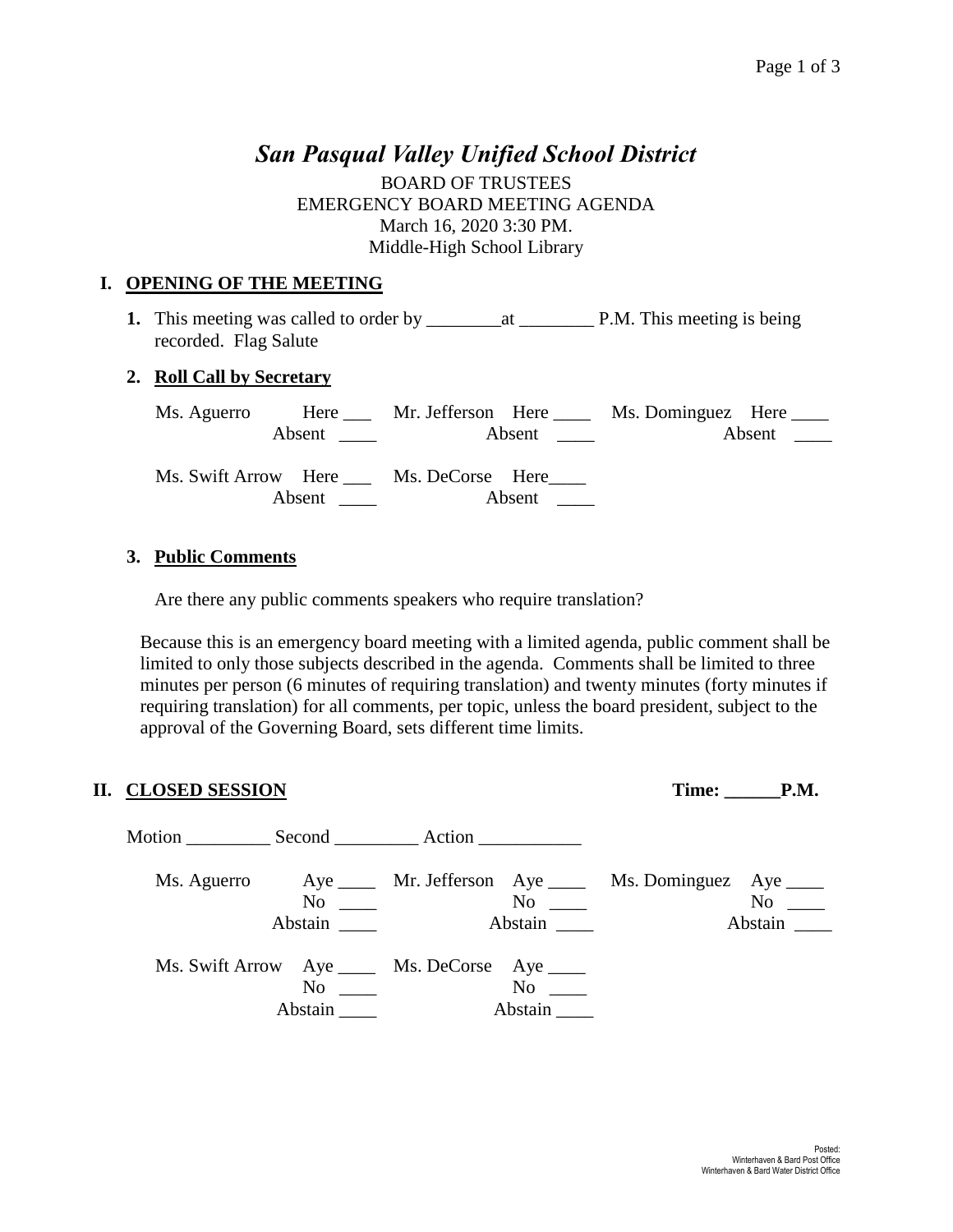| <b>III. RECONVENE</b>                                                                                                                                         |                      |                                                                                    |         |  | $Time:$ $P.M.$ |  |
|---------------------------------------------------------------------------------------------------------------------------------------------------------------|----------------------|------------------------------------------------------------------------------------|---------|--|----------------|--|
|                                                                                                                                                               |                      |                                                                                    |         |  |                |  |
|                                                                                                                                                               | $No \ \_$<br>Abstain | Ms. Aguerro Aye ______ Ms. Swift Arrow Aye ______ Ms. DeCorse Aye _____<br>Abstain |         |  | Abstain        |  |
|                                                                                                                                                               | $No \ \_$<br>Abstain | Mr. Jefferson Aye ____ Ms. Dominguez Aye ____                                      | Abstain |  |                |  |
| Report to the Public on any reportable action taken in Closed Session<br>IV. NEW BUSINESS                                                                     |                      |                                                                                    |         |  |                |  |
| 1. Motion to Approve Resolution In the Matter of Intent to Declare Emergency Conditions<br><b>Exist at San Pasqual School District and Offices (District)</b> |                      |                                                                                    |         |  |                |  |
| Motion                                                                                                                                                        |                      | Second Action                                                                      |         |  |                |  |

|                                                                            |           |                                                 |         | Ms. Aguerro Aye ____ Mr. Jefferson Aye ____ Ms. Dominguez Aye ____   |         |
|----------------------------------------------------------------------------|-----------|-------------------------------------------------|---------|----------------------------------------------------------------------|---------|
|                                                                            | $No \_\_$ |                                                 |         |                                                                      |         |
|                                                                            | Abstain   |                                                 | Abstain |                                                                      | Abstain |
|                                                                            |           |                                                 |         |                                                                      |         |
| Ms. Swift Arrow Aye _____ Ms. DeCorse Aye ____                             |           |                                                 |         |                                                                      |         |
|                                                                            | $No \ \_$ | $\overline{\text{No}}$ $\overline{\phantom{0}}$ |         |                                                                      |         |
|                                                                            | Abstain   |                                                 | Abstain |                                                                      |         |
|                                                                            |           |                                                 |         |                                                                      |         |
| 2. Discussion and Motion to Accept Plan for Services During School Closure |           |                                                 |         |                                                                      |         |
|                                                                            |           |                                                 |         |                                                                      |         |
|                                                                            |           |                                                 |         |                                                                      |         |
|                                                                            |           |                                                 |         | Ms. Aguerro Aye _____ Mr. Jefferson Aye _____ Ms. Dominguez Aye ____ |         |
|                                                                            | $No \_\_$ |                                                 |         |                                                                      |         |
|                                                                            |           |                                                 |         |                                                                      |         |
|                                                                            | Abstain   |                                                 | Abstain |                                                                      | Abstain |
|                                                                            |           |                                                 |         |                                                                      |         |
| Ms. Swift Arrow Aye _____ Ms. DeCorse Aye ____                             |           |                                                 |         |                                                                      |         |
|                                                                            | $No \_\_$ |                                                 |         |                                                                      |         |
|                                                                            | Abstain   | Abstain                                         |         |                                                                      |         |
|                                                                            |           |                                                 |         |                                                                      |         |